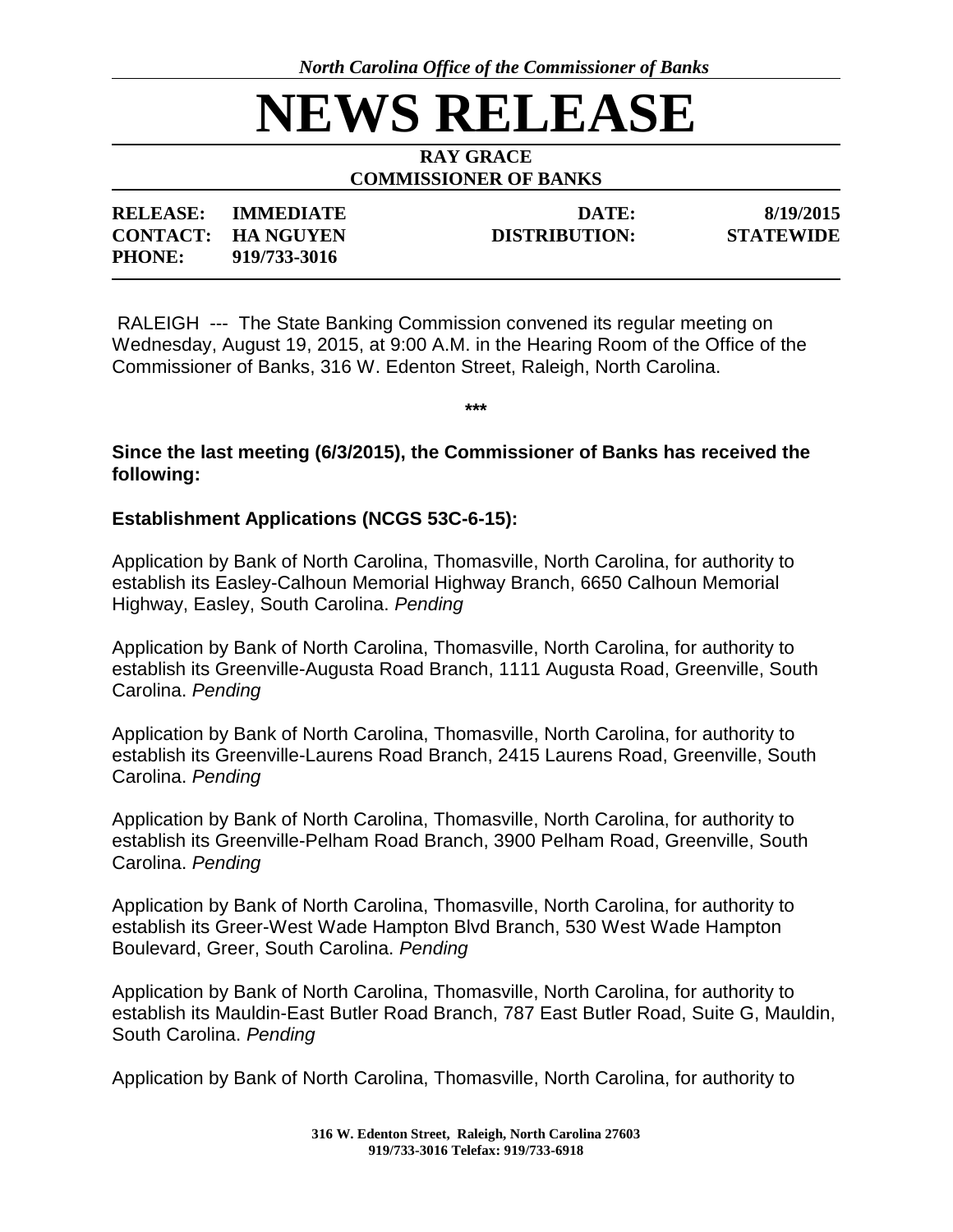establish its Spartanburg-East Main Street Branch, 531 East Main Street, Spartanburg, South Carolina. *Pending*

Application by Branch Banking and Trust Company, Winston-Salem, North Carolina, for authority to establish its Gresham Road Branch, 2434 Gresham Road, Atlanta, Georgia. *Pending* 

Application by Branch Banking and Trust Company, Winston-Salem, North Carolina, for authority to establish its Edmondson Branch, 4588 Edmondson Avenue, Baltimore, Maryland. *Pending*

Application by Branch Banking and Trust Company, Winston-Salem, North Carolina, for authority to establish its Dunn Loring Branch, 2670M Avenir Place, Vienna, Virginia. *Pending*

Application by Live Oak Banking Company, Wilmington, North Carolina, for authority to establish its Live Oak Building II Branch, 1757 Tiburon Drive, Wilmington, North Carolina. *Pending* 

Application by Select Bank & Trust Company, Dunn, North Carolina, for authority to establish its Leland Branch, 1101 New Pointe Boulevard, Leland, North Carolina, by purchasing the existing branch of Yadkin Bank, Statesville, North Carolina. *Pending*

Application by Select Bank & Trust Company, Dunn, North Carolina, for authority to establish its Morehead City Branch, 168 NC Highway 24, Morehead City, North Carolina, by purchasing the existing branch of Yadkin Bank, Statesville, North Carolina. *Pending*

### **Relocation Applications (NCGS 53C-6-16):**

Application by Branch Banking and Trust Company, Winston-Salem, North Carolina, for authority to relocate its Asheville Main Office, One West Pack Square, Asheville, North Carolina, to 311 College Street, Asheville, North Carolina. *Pending* 

Application by Branch Banking and Trust Company, Winston-Salem, North Carolina, for authority to relocate its Coconut Creek Branch, from 4855 Coconut Creek Parkway, Coconut Creek Florida, to 5700 Coconut Creek Parkway, Coconut Creek, Florida. *Pending* 

Application by Branch Banking and Trust Company, Winston-Salem, North Carolina, for authority to relocate its Wilmington Main Branch, from 115 North 3<sup>rd</sup> Street, Wilmington, North Carolina, to 101 North 3rd Street, Wilmington, North Carolina*. Approved*

Application by First-Citizens Bank & Trust Company, Raleigh, North Carolina, for authority to relocate its Tyson's Corner Main Office, 8500 Leesburg Pike, Vienna, Virginia, to 8521 Leesburg Pike, Vienna, Virginia. *Pending*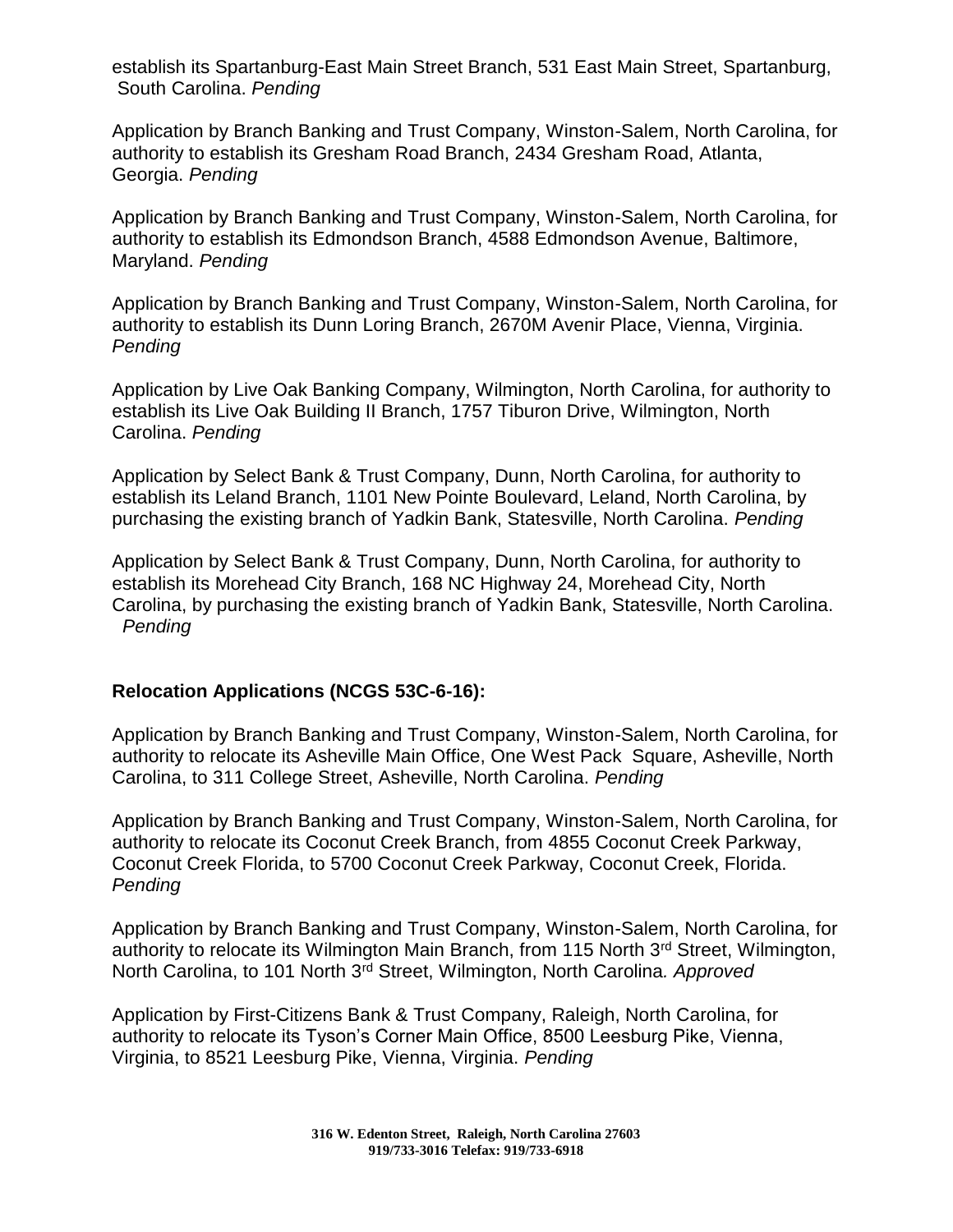Application by First-Citizens Bank & Trust Company, Raleigh, North Carolina, for authority to relocate its Granite Falls Branch, 27 Falls Avenue, Granite Falls, North Carolina, to 45 Falls Avenue, Granite Falls, North Carolina. *Pending* 

# **Notice of Closings (NCGS 53C-6-17):**

Notification of intent by Branch Banking and Trust Company, Winston-Salem, North Carolina, to close its Port St. Lucie Branch, 147 SW Port St. Lucie Blvd., Port St. Lucie, Florida.

Notification of intent by Branch Banking and Trust Company, Winston-Salem, North Carolina, to close its Ranlo Drive Thru Branch, 2301 Lowell Road, Gastonia, North Carolina.

Notification of intent by Branch Banking and Trust Company, Winston-Salem, North Carolina, to close its University Parkway Branch, 104 University Pkwy., Suite 1, Johnson City, Tennessee.

Notification of intent by Branch Banking and Trust Company, Winston-Salem, North Carolina, to close its Hunt Valley Office, 11330 York Road, Hunt Valley, Maryland.

Notification of intent by Branch Banking and Trust Company, Winston-Salem, North Carolina, to close its Pasadena MD Branch, 25 Magothy Beach Road, Pasadena, Maryland.

Notification of intent by Branch Banking and Trust Company, Winston-Salem, North Carolina, to close its 145<sup>th</sup> Street Branch, 14501 Coastal Highway, Ocean City, Maryland.

Notification of intent by First-Citizens Bank & Trust Company, Raleigh, North Carolina, to close its Etowah Branch, 6534 Brevard Road, Etowah, North Carolina.

Notification of intent by First-Citizens Bank & Trust Company, Raleigh, North Carolina, to close its West Haywood Branch, 1637 S. Main Street, Waynesville, North Carolina.

Notification of intent by First South Bank, Washington, North Carolina, to close its Biggs Park Branch, 3000 N. Elm Street, Lumberton, North Carolina.

Notification of intent by Park Sterling Bank, Charlotte, North Carolina, to close its Greer Village at Pelham Branch, 2720 South Highway 14, Greer, South Carolina.

Notification of intent by Park Sterling Bank, Charlotte, North Carolina, to close its Calhoun Falls Branch, 253 East Savannah Street, Calhoun Falls, South Carolina.

Notification of intent by Park Sterling Bank, Charlotte, North Carolina, to close its Greer Wade Hampton Boulevard Branch, 1200 West Wade Hampton Boulevard, Greer,